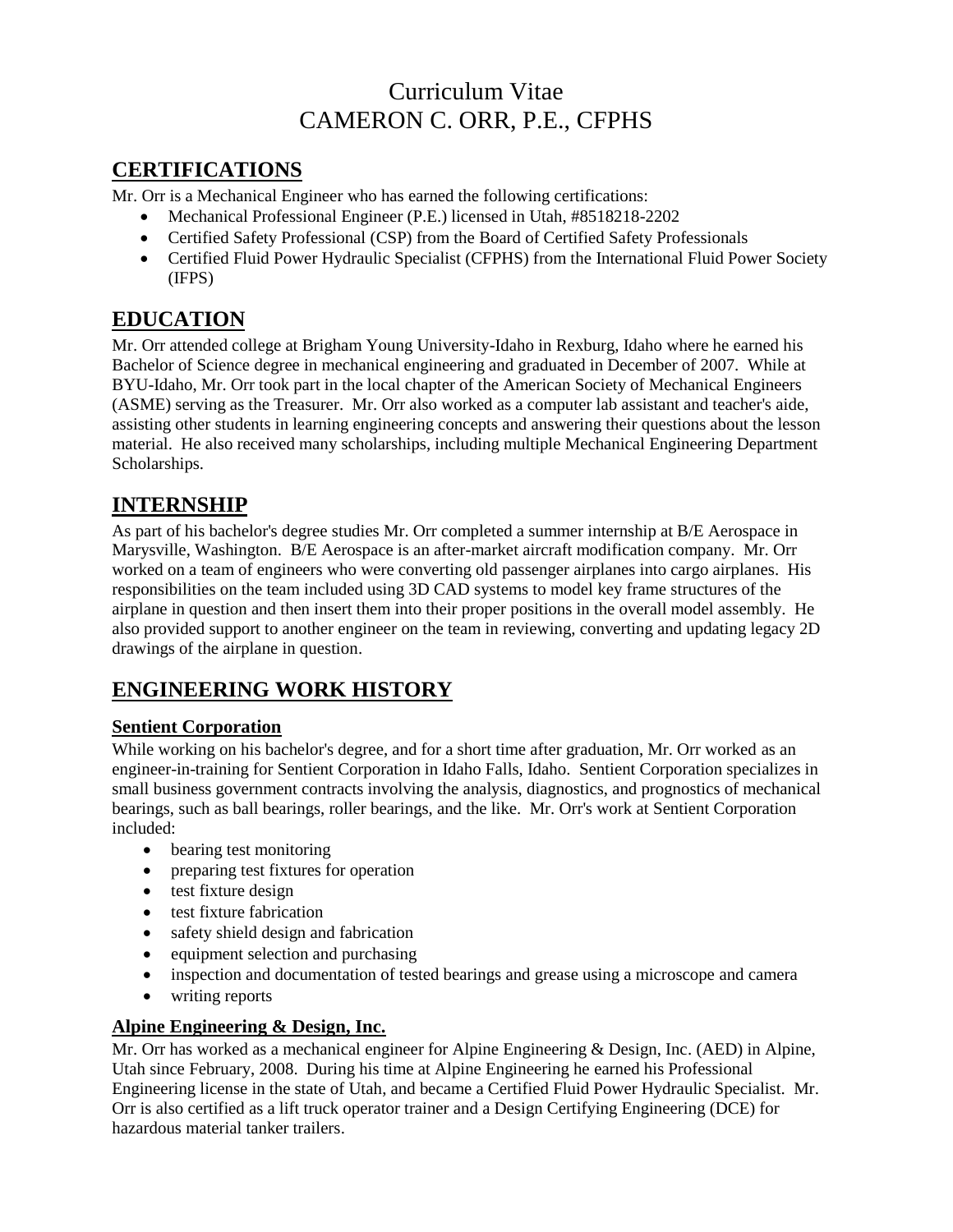As part of AED's consulting engineering work Mr. Orr has worked on many design, analysis, testing, prototyping, and DCE projects. The following are some of the key areas and engineering projects Mr. Orr has worked on while employed at AED.

#### Aerial Lift Trucks

Mr. Orr has worked extensively in aerial lift truck design. This work has included designing aerial lifts from the ground up. He has done everything from sizing components, running stress analyses, laying out the hydraulic circuit, specifying hydraulic motors and actuators, creating detailed drawings, and testing and troubleshooting prototype units.

#### Hazardous Material Tanker Trailers

Mr. Orr has also worked extensively with the hazardous material tanker trailer industry as a Design Certifying Engineer (DCE). Work included verifying compliance to the U.S. Code of Federal Regulations (CFR) and Department of Transportation (DOT) regulations regarding the repair and modification of hazardous material tanker trailers. He has also performed detailed analyses of full trailer designs to verify the strength of the trailer in various situations.

#### LNG Tank Testing

Mr. Orr has also done work at AED involving the testing of liquid natural gas tanks to verify compliance with Society of Automotive Engineers (SAE) standards. This included managing and performing the safe operation of drop tests and flame tests.

#### Video Wall Lift Design, Fabrication, and Installation

Mr. Orr has designed a unique, hydraulically operated lift for moving an 8 foot by 15 foot LED video wall and speakers from the basement, through the floor, to the main living room of a large residence. This project included designing the lift mechanism, designing the hydraulic system, fabricating the lift, and installing the lift at the clients house. Mr. Orr personally did the majority of the design work, welding, assembly, and testing of the lift. He also oversaw and helped with the electronic controls design, machining, and installation.

#### Other Projects

#### Design Projects

- reverse engineering a **pick-up truck dump mechanism**
- designing **aerial lift trucks**, both modifying current models and designing new models from the ground up
- designing automated **refuse truck lifting arm** mechanisms
- reverse engineering a **refuse truck body**
- designing a **liftgate spring assist** mechanism
- design of **fiberglass boom molds** for making aerial lift truck booms
- designing **small consumer products** such as an emergency radio and a battery powered squirt gun with a back-pack water tank
- designing a **bicycle type device** for propulsion in water
- designing multiple iterations of a **modular mining equipment simulator room**
- designing the mechanical components of a **sample recovery, amplification and testing apparatus** for disease and diagnostic testing
- designing multiple iterations of a **hanging scaffolding** system

#### Analysis Projects

 utilizing finite element analysis (FEA) to analyze several **aerial lift** models for compliance to applicable ANSI standards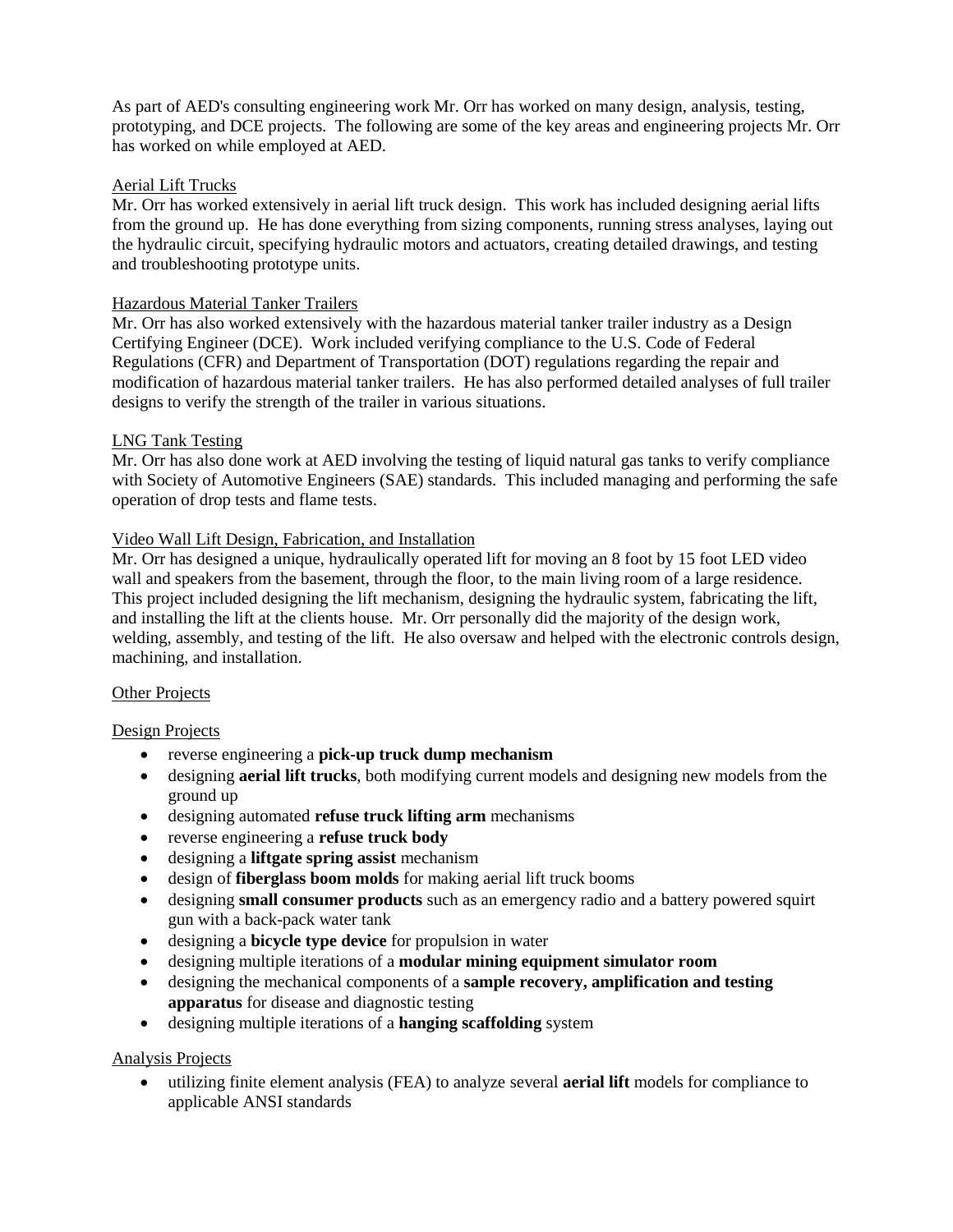- analyzing several **spreader bar designs** for compliance to ASME Below the Hook (BTH) standards
- utilizing FEA to analyze **large personnel support structures** used for maintenance access to large aircraft
- utilizing FEA to analyze the design of a **chandelier** for strength and code compliance
- analyzing the design of propane **and diesel heater trailers** for compliance to USDOT standards
- utilizing FEA to analyze the design of a **rebar and scrap steel hauling trailer**

#### Testing Projects

- **drop testing** liquid natural gas (LNG) tanks from 10 ft and 30 ft to verify compliance with SAE J2343 standards
- **flame testing** liquid natural gas (LNG) tanks to verify compliance with SAE J2343 standards
- **cycle testing** tarping mechanisms, fiberglass booms, and trailer hitches
- running a **battery of tests on many household blenders** of different configurations

#### Prototyping Projects

- 3D printing scaled down parts of a large dragon statue
- utilizing 3D printed parts to prototype a bicycle type device for propulsion in water
- building prototypes and production models of a modular mining equipment simulator room

#### Design Certifying Engineer Projects

- over 30 projects involving the review of repairs and modifications to hazardous material tanker trailers to ensure compliance with USDOT standards
- assisting hazardous material tanker repair facilities in obtaining their ASME R-stamp certification that authorizes them to repair hazmat trailers
- reviewing and approving welding procedures used in the repair and modification of hazmat trailers
- performing axle load analysis for trucks and trailers to maximize payload by determining optimal mounting position of hazmat tanks and axles
- running fill level calculations in order to create fill level calibration charts
- performing the LNG tank drop and flame tests noted in the testing section above

## **EXPERT WITNESS WORK HISTORY**

Mr. Orr has been retained as an expert in product liability cases. As part of his work as an expert he has performed inspections and written detailed reports. Mr. Orr has also testified in court as a fact witness.

As part of his work at Alpine Engineering Mr. Orr has assisted the owner and president, Mr. Fred P. Smith, with his work as an expert witness. This work involved reviewing documents and helping to prepare reports for product liability and patent lawsuits where Mr. Smith was retained as the technical expert. Mr. Orr has also assisted Mr. Smith with many tests and inspections in connection with these lawsuits.

Mr. Orr has worked on the following expert witness projects:

- rear loader garbage truck container swinging into operator (multiple cases of similar circumstances)
- vacuum truck lid explosive decompression killing the operator
- hand caught in poorly designed home-use concrete mixer
- belly-dump trailer doors crushing the operator's legs
- laundry rack falling off a liftgate and crushing the operator
- rolling pallet rack braking system failure
- fatal dump truck brake booster repair failure
- horizontal boring machine turnover